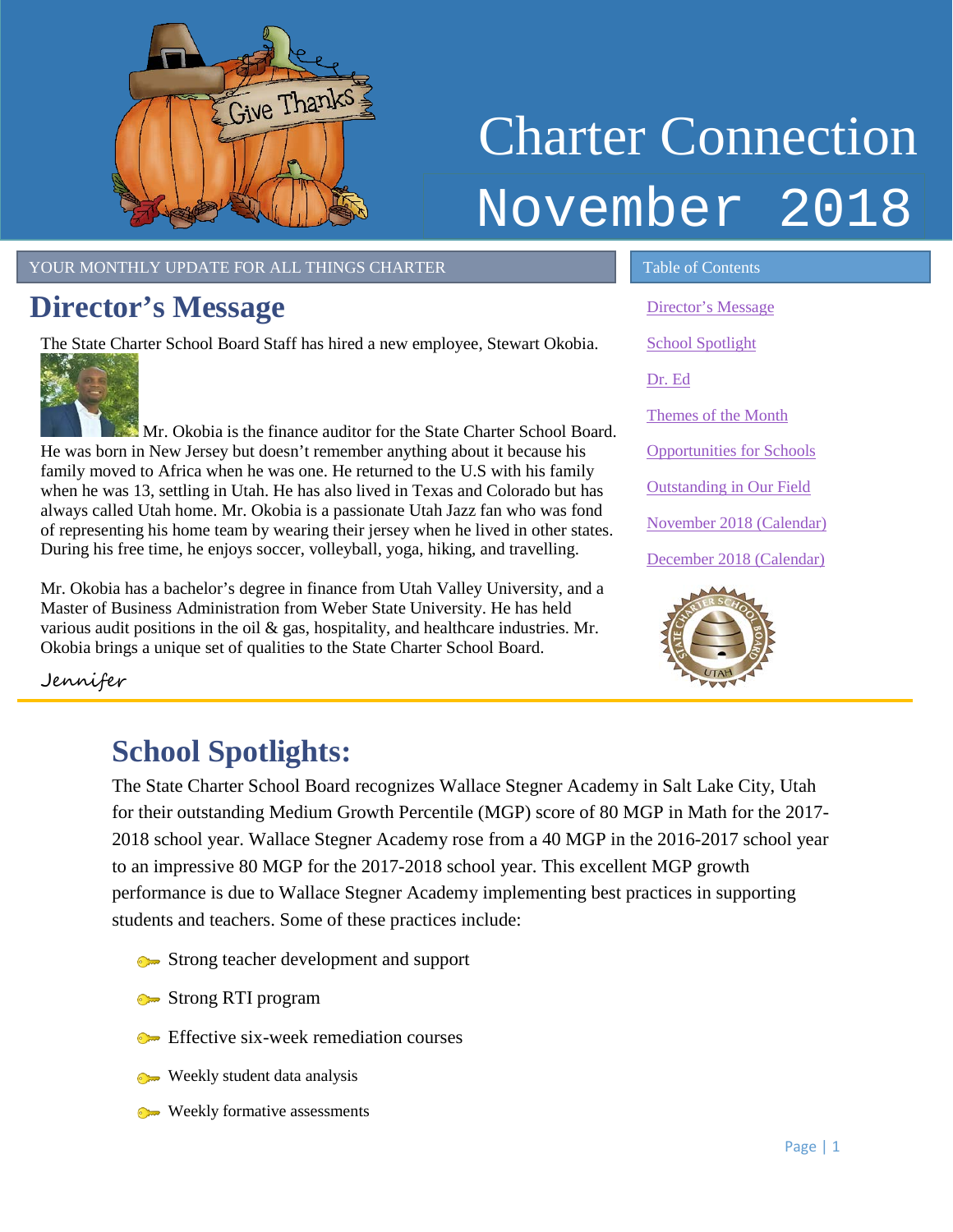## <span id="page-1-0"></span>**Dr. Ed Speaks**

I am going to break from the typical forum this month and instead of answering a reader's question, I am going to share some thoughts and articles which relate to the theme of giving thanks. I so appreciate that we take dedicated time to reflect on those things for which we are grateful. Being educated is one of the many things for which I am extremely grateful. My education has empowered me and opened many doors of opportunity. I sincerely hope you too feel grateful to be educated, and to have the privilege of educating others. Gratitude can be a powerful tool in your schools and classrooms. One [article](https://www.edutopia.org/blog/gratitude-powerful-tool-for-classroom-owen-griffith) I was reading recently suggested that **gratitude is the most powerful tool for improving class culture**. The teacher, Owen Griffith wrote, "gratitude has empowered me to teach more effectively, appreciate my individual students, grow in my profession, and enjoy life." He continued, "utilizing gratitude I am able to

model one of the most important lessons in life, having a positive attitude, especially about the aspects of life that challenge me." Doesn't that sound wonderful! His article gives some tips and tricks for implementing gratitude journals in the classroom. [Dr. Kerry Howells](https://www.youtube.com/watch?v=gzfhPB_NtVc) has several videos and books regarding Gratitude in Education and its relevance in gaining greater resilience, improved relationships and increased student engagement. She [wrote,](https://gratefulness.org/blog/practice-gratitude-in-education/) "practice deepens our gratitude because it moves us from the sense of being grateful for something…to expressing this in an action, and doing so intentionally, authentically and consistently." [Researchers Jeffery Froh and Giacomo Bono](https://greatergood.berkeley.edu/article/item/how_to_foster_gratitude_in_schools) have demonstrated

that **when students are thankful they feel more connected to their schools and teachers.** They wrote, "gratitude does more than just make kids feel good; it also improves their mood, mental health, and life satisfaction, and it can jumpstart more purposeful engagement in life at a critical moment in their development, when their identity is taking shape." Their research supports the idea of a gratitude journal as a means for boosting gratitude in adults and youth alike. What's more, research shows the benefits of gratitude can spread beyond students to teachers and staff, not only improving their work but helping to prevent burnout. The message is clear: **gratitude improves all of our lives!** Let me leave you with a link to [Kid President's 25 Reasons to Be](https://www.youtube.com/watch?v=yA5Qpt1JRE4) [Thankful!](https://www.youtube.com/watch?v=yA5Qpt1JRE4) Could be a great way to introduce gratitude journals!?!

Best Wishes & Much Success (and lots of gratitude), Dr. Ed U. Cation

#### **Themes of the Month**

<span id="page-1-1"></span>In the past few years several required policies have been added or revised via state statute or USBE Rule. As we have started reviewing policy additions and revisions we found several new requirements missing. Consistently, we found three missing required policies:

- 1) [R277-530.](https://rules.utah.gov/publicat/code/r277/r277-530.htm) A governing board shall develop policies to support for educators, educational leadership, and educational school counselors in the implementation of Effective Educator Standards.
- 2) [R277-716.](https://rules.utah.gov/publicat/code/r277/r277-716.htm) An LEA shall have a policy to identify and serve students who qualify for ELL/LEP services, including establishing appropriate assessment protocol, communicating in the parent's preferred language, and providing staff training.
- 3)  $§$  53A-11-601. This is a policy update to include the allowance of the administration of an opiate antagonist to a student in accordance with the [Opiate Overdose Response Act.](https://le.utah.gov/xcode/Title26/Chapter55/C26-55_2016051020160510.pdf)

Reviewing policies should be annual item for one board meeting. For example, access to technology and internet policies should be reviewed every three years [\(§ 53G-7-1003\)](https://le.utah.gov/xcode/Title53G/Chapter7/53G-7-S1003.html). Governance board legal representation can present required policy additions or revisions at this annual review.

A current list of policies is available on the [USCSB website here.](https://www.utahscsb.org/general) This document consists of two lists: required and suggested policies that governing boards should consider. If you have questions, you can contact [Rabecca Cisneros](mailto:Rabecca.Cisneros@schools.utah.gov?subject=Required%20Board%20Policies%20question) or [Brett Campbell](mailto:Brett.Campbell@schools.utah.gove?subject=Required%20Board%20Policies%20question) at the SCSB office.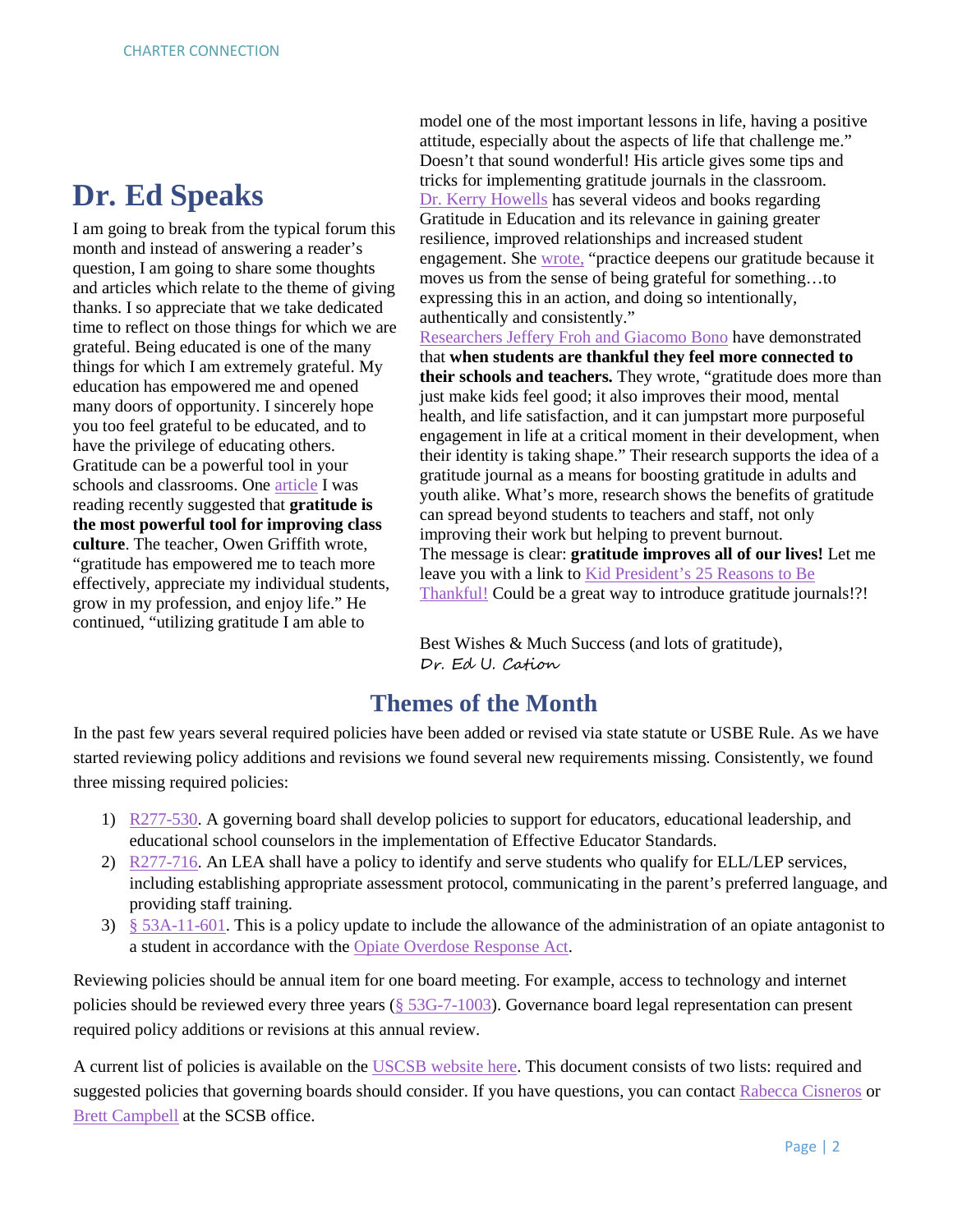## Opportunities for Schools

- <span id="page-2-0"></span>Beehive Academy is organizing MathMatters 2018 for 5th and 6th graders. A great fun for Math lovers to be held on November 10th. [http://beehiveacademy.org/news-and](http://beehiveacademy.org/news-and-events/news-feed/item/323-mathmatters2018)[events/news-feed/item/323](http://beehiveacademy.org/news-and-events/news-feed/item/323-mathmatters2018) [mathmatters2018](http://beehiveacademy.org/news-and-events/news-feed/item/323-mathmatters2018)
- A [School Safety Seminar](https://drive.google.com/file/d/1e7v1r9DO4N8Xfa41LYViplxHVGv2jlT0/view) is being held on November 8<sup>th</sup> from 8:30-2:30 at the Salt Lake Community College's Oak Room. Click the link above for more details.
- The Esther Katz Rosen Precollege Psychology Grant Program provides financial support for efforts aimed at improving the quality of education in psychological science and its application in the secondary schools for high ability students. Proposals must focus on supplying education for gifted and talented high school students. [More](https://drive.google.com/file/d/1WOzmyoTCxJQxOd7VEgnjgMiMN0IbLfhl/view?usp=sharing)  [information can](https://drive.google.com/file/d/1WOzmyoTCxJQxOd7VEgnjgMiMN0IbLfhl/view?usp=sharing) be found here.
- [www.Utahstatesong.com](http://www.utahstatesong.com/) is a new resource for teaching Utah History. The website contains 1. VIDEO: State Song- "Utah This Is the Place" 2. Introductory Sheet- to "U for Utah" Student Presentation- can be downloaded and shared with others 3. Narration for the student presentation 4. 5 Utah Songswith vocals 5. 5 Utah Songs- with accompaniment only.
- [Grant available for attending the Utah](https://drive.google.com/file/d/1S61gyKANln6Nl_5BHwg9VYu5e5FvUmJX/view?usp=sharing)  [Science Teachers Association](https://drive.google.com/file/d/1S61gyKANln6Nl_5BHwg9VYu5e5FvUmJX/view?usp=sharing)  Conference in [February, 2019.](https://drive.google.com/file/d/1S61gyKANln6Nl_5BHwg9VYu5e5FvUmJX/view?usp=sharing)
- Save these dates for your regional [seminar regarding special education](https://drive.google.com/file/d/1JEg657aeIGbM-BDTb7Z427Iprf1shI54/view?usp=sharing) topics! South – October 27 West – November 17 North – January 26 East – March 9



<span id="page-2-1"></span>

## Outstanding in Our Field

- AMES' students, Isaac Bromley Dufano and Christina Novac are National Merit Scholarship semi-finalists, with Cole Taylor receiving National merit Scholarship Commended status. In addition, Isaac Bromley Dufano scored a perfect 36 on the ACT. Way to go!
- Congratulations to C.S. Lewis Academy, Dual Immersion Academy, and Mana Academy for exiting Turnaround!
- Rockwell Charter High School's Samantha Lofgren, a 12th grade student, won the Larry Lott Award at the Utah Shakespeare Festival in late September, and Rockwell's baseball team won the 2A Fall Region Title. Very cool!
- Bonneville Academy become the first school in Tooele County to have teachers, the student body and parents collectively take advantage of training designed to disarm an active shooter!